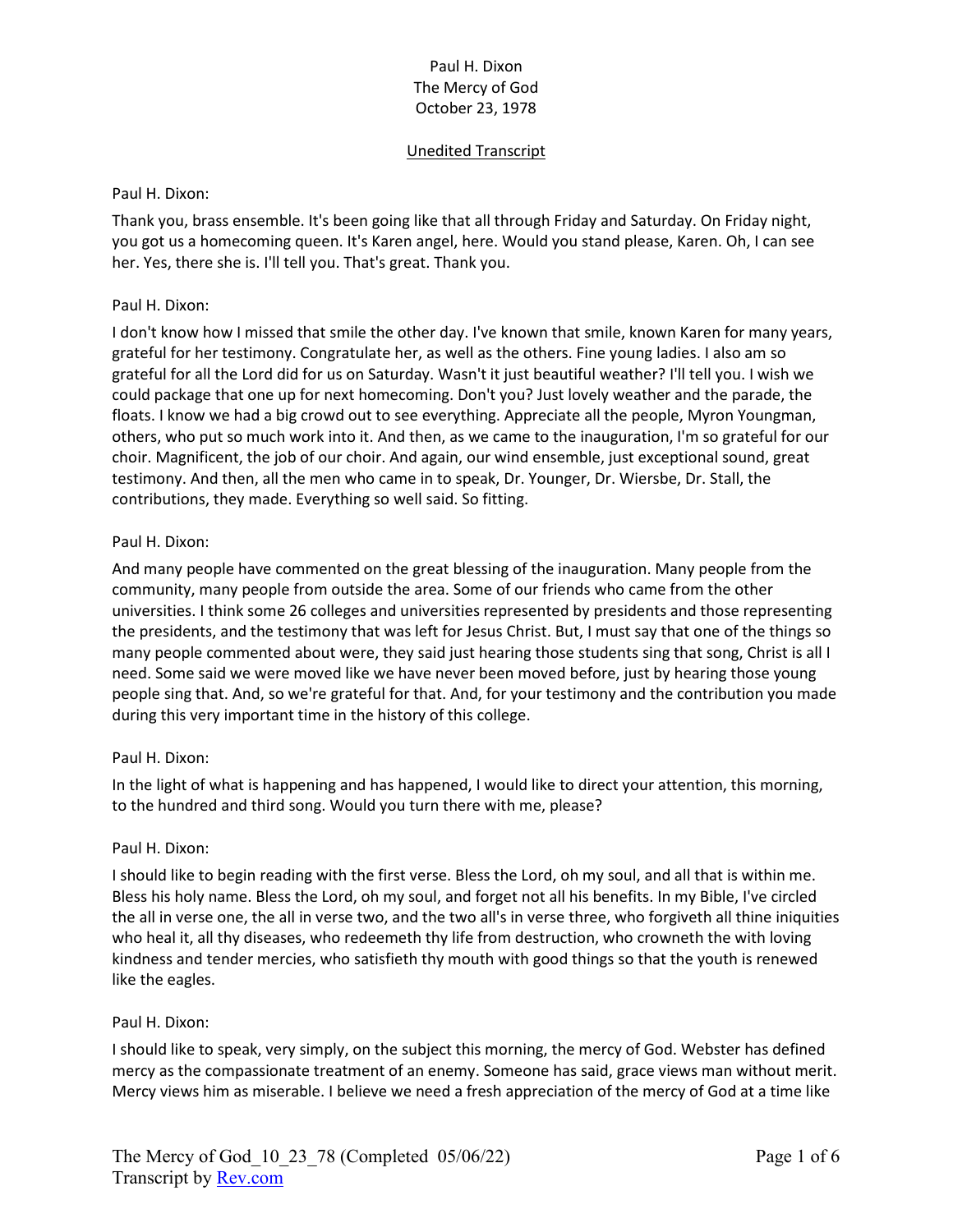this. It's very interesting that in verse four, we are told the quality of God's mercy. It is tender. In verse eight, we have the quantity of God's mercy, when it stated he has plenty us in mercy. In verse 11, we have the depth of God's mercy, for as the heaven is high above the earth, so great is his mercy toward them, that fear him. And, in verse 17, the bread of God's mercy, but the mercy of the Lord is from everlasting to everlasting, upon them, that fear him.

### Paul H. Dixon:

David begins this great Psalm in a most unusual way. He begins by talking to himself. Do you ever do that? You won't admit it, because generally we think someone who talks to himself is a little bit flipped. If we go up to a traffic light, next to us would be seated someone talking like mad. We look over and there's no one else in the car. And we go, he's out of it. Did you know that talking to yourself is a great thing, psychologically and spiritually? Who knows you better than you, other than God?

#### Paul H. Dixon:

And, what David does is he just takes himself in hand, and gives himself a good old fashioned preaching to. I don't know about you, I appreciate pastors, all my pastors God's given me in my life, and all the preachers, and those who feed me and instruct me. Every once in a while, I need a preacher who just tells it like it is and puts it on the line and says, "Hey, Dixon, you'd better straighten up". I need that. Sometimes, maybe as preachers, we don't do enough of that. So, what we need to do is preach to ourselves.

#### Paul H. Dixon:

David was discouraged. Does that surprise you? David was discouraged many times. David was down. Does that surprise you? You read the Psalms and David was often down. Where did we ever get the idea that a Christian, a truly spiritual Christian, is never discouraged, is never down. I think God preached to you, perhaps one day this year, on when you want to get away from it all. You ever feel like that? Just want to get away from it all. Did you know that there were times when David wanted to get away from it all, and Jeremiah wanted to get away from it all? And, all of us have our time. Sometimes, we can't even understand it. Maybe it's the weather that affects us, but we're down and we're discouraged. David was that way.

#### Paul H. Dixon:

So, he starts preaching to himself and he says, "bless the Lord, David, bless the Lord, oh my soul, and all that is within me". Bless his holy name. There's the solution. When we find ourselves at this particular juncture, bless the Lord, oh my soul, and forget not all his benefits. And then, he reaches down into the pork barrel of God's benefits, pulls out a handful, selects five. Puts them on a chain and hangs them around his neck to remind himself of the choice, mercies of God.

#### Paul H. Dixon:

I'd like for us just to reflect upon those briefly this morning, the first mercy he mentions is in verse three, the mercy of forgiveness. Who forgiveth all then inequities. Forgiveness stands at the top of God's list of mercy. And, when David enumerated the mercies of God, he put forgiveness and salvation right at the top. There's nothing to surpass it. It is not only the greatest of God's mercies, it is the earliest of God's mercies in our lives. Nothing else is as important to God, and should be as important to us. The king queen of England were in Washington. A man by the name of Chief Whitefeather, an Indian, was invited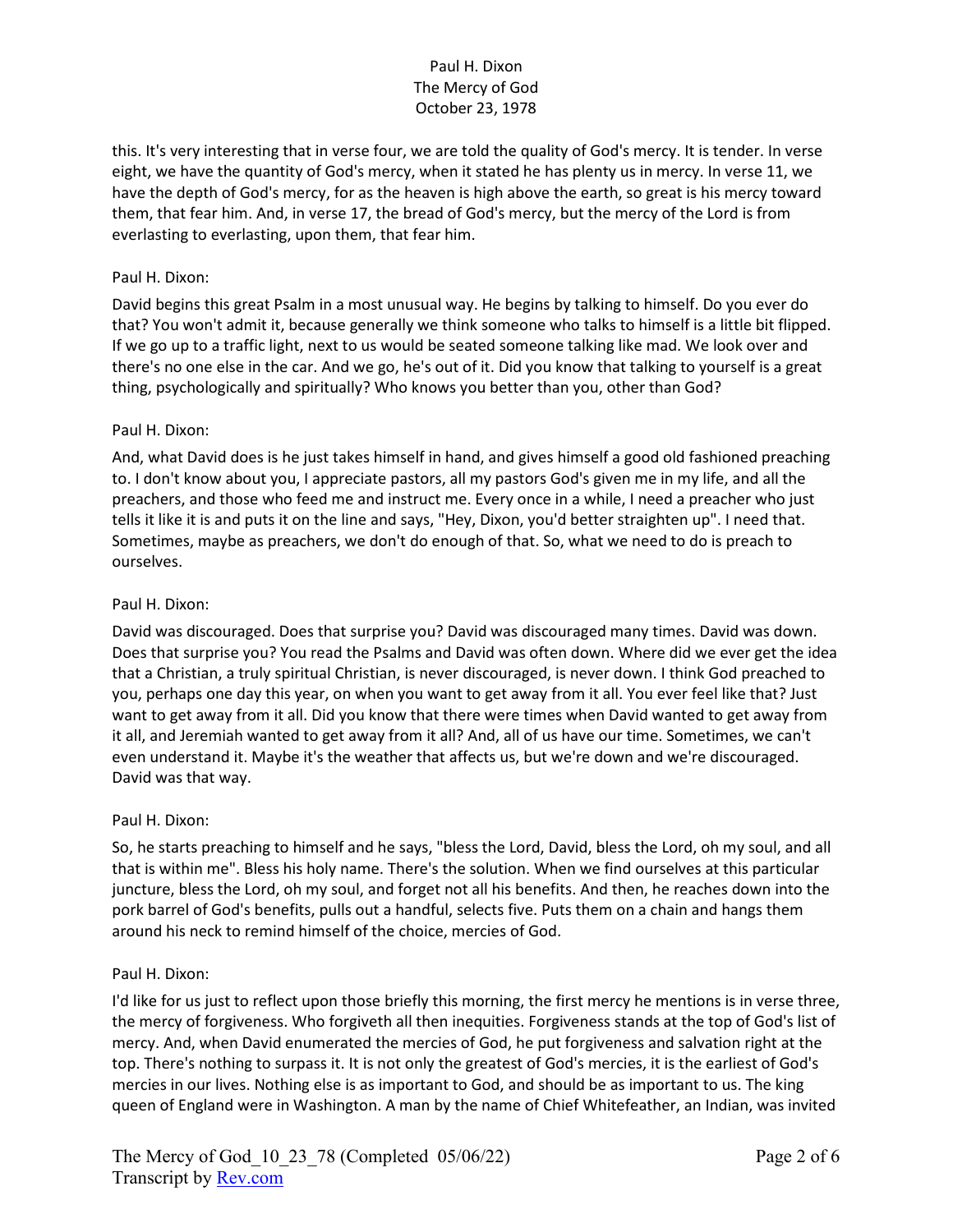to sing. He had a beautiful voice for the king and queen, and he stood before them singing, "I'd rather have Jesus". At the conclusion, the king said, "I would too".

### Paul H. Dixon:

JP Morgan boasted in his will that he had found forgiveness in Jesus Christ. Far greater than any wealth. Far greater than stocks and bonds, and the millions that could be left to loved ones and friends. On JP Morgan's list was the mercy of forgiveness of sin and salvation. I recall, one day, hearing a man preach by the name of Max Cohen, a Jewish Evangelist. Any of you, did you ever hear Max Cohen? Could I see your hand? Did anyone ever hear this man? Some of you, a few of you. He's gone to be with the Lord. Max Cohen. His wife, beautiful singer, Violet Cohen. I wish we could have her sing for in chapel sometime.

#### Paul H. Dixon:

Max, a converted Jew. He said, once a year, I'll never forget this, he said once a year, I go to St. Louis. And, I walk down the street in St. Louis, where I was walking when I was handed my first gospel track. And, then I go into that little storefront building where that Jewish missionary sat down with me and gave me my first witness. And, then I go to that church where I heard that preacher preach the gospel, and I go back to that study where we knelt and he took his Bible and let me to Jesus Christ. And, he said, I do that once a year.

#### Paul H. Dixon:

Now, it is not possible for most of us to go back to the place where we were saved, necessarily once a year. But, we can go back in our minds, again and again, and again, to that place where God found us and saved us, and we realized the mercy of forgiveness. Have you experienced it? Are you satisfied that, you know Jesus Christ is your savior? If not, may you look back upon this day, October 23rd, 1978, and on the campus of Cedarville College, where you experienced the mercy of forgiveness.

### Paul H. Dixon:

The second mercy on David's list was the mercy of good health, who healeth, all thy diseases. I'm greatly concerned about those who had placed the constant emphasis upon divine healing. People ask me, Brother Dixon, do you believe in divine healing? Most definitely. It's some of the divine healers that I have a problem with, not the healing. I'm convinced that all healing is divine. I do have a problem with those who would say, oh, we want you to be healed, but you don't have enough faith. It's foreign to the word of God. You read your Bible. Some people were healed in the Bible because they exercised faith. Others were healed in the Bible because someone else exercised faith for them. Others were healed in the Bible and there's absolutely no mention of faith whatsoever. It was a sovereign act of God. And, some were not healed in the Bible, and that was also a part of the plan of God.

#### Paul H. Dixon:

But, what I would remind you and remind this preacher this morning, is that we are here today with healthy bodies and able to function, and that's of God, and let's not take it for granted. The problem is, when we get the flu, or we have to go to the hospital, or we're set aside. And then, we remember the mercy of good health and thank God for it, and ask that God would return it to us. But, let's thank him every day for these healthy bodies and use them. Use them for his glory.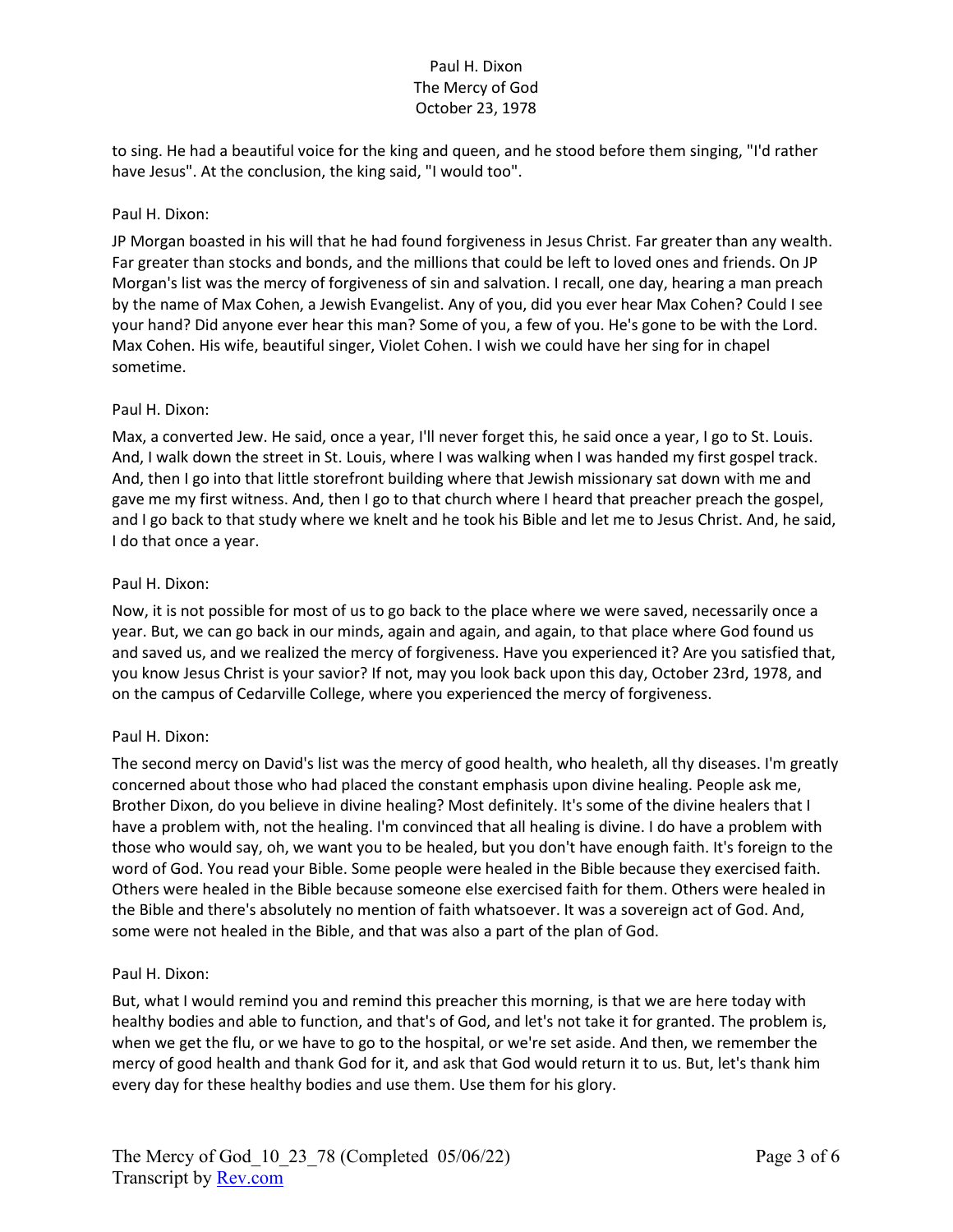#### Paul H. Dixon:

Then he mentions the mercy of preserving us from death. Verse four, who redeemeth thy life from destruction. Did you receive a blessing from Mayor Womack? You'll not hear any more gospel than you heard from that man in his testimony on Friday night. We had some unsafe parents, unsafe friends present, and we thank God they heard the gospel.

#### Paul H. Dixon:

But, the only explanation for Mayor Womack being here, to use that voice for God's glory and to give that testimony, is the mercy of God. You just don't have a plane crash like that and have it explode, and have what happened to him, and live apart from the mercy of God. How many of you have ever had a time in your life when you were almost killed? Maybe, it was almost an automobile accident, or possibly something else. But, you can look back to a time where you could have very well been in eternity, but you're alive now. Could I see your hands, if that's been your experience? Isn't that amazing? Perhaps 50% of the congregation.

### Paul H. Dixon:

I remember when I was in college, I loved to fish. And, having a big TVA lake there, frequently, whenever I could, I'd get away in the afternoon for an hour or two of evening, crappy fishing. Sometimes, that's one of the things I like to do just to get away. This afternoon, if it doesn't rain, I'm going to go out in the woods and I'm going to squirrel hunt for a couple hours, just to get away from it all for a while. I was out fishing, this particular day, returned to school, and suddenly realized one of my rods and reels was still on the fishing bank. I jumped in the car, had a 53' black Dodge. Sharp, kept polished all up, you know. Don't hey, hey, listen, don't laugh. Those 53' Dodges were rods. I mean to tell you. You, you don't think so? You don't think it was like a Camaro or Firebird?.

### Paul H. Dixon:

Listen, I mashed down that accelerator. I let my foot up, and I'd have to wait until I'd hear a "click". That's a pin dropping in that shifted gears. [Grinding sound 00:16:54] "Click". [Grinding sound 0:00:00:16:57] Really, really hot. I'm going down highway 58, I'm doing the speed limit, that time it was about 65. I'm doing every bit of it going down highway 58. All of a sudden, this lady turns right in front of me going to a grocery store. You know, no air conditioning, my arms out the window. I'm driving one. I see this coming. I kid you not. I started singing. You know, Womack talks about his singing, you know, in the plane. I started singing. Not as good, but I start singing, Lord I'm coming home. Man, I did. I knew that was it, because as soon as she turned in front of me, she went into shock and stopped. I mean, right, straddled my lane. I mashed the brake, and that car went into a spin. Here I am. I never even grabbed with both hands. What's the use?

### Paul H. Dixon:

I got right up to her, somehow. That car went into another spin, the opposite way. My front end just came to her front end. I spun all the way around, went into another spin, and had one wheel hanging over a concrete abutment, and had just missed a telephone pole. I calmly get out of the car. I said, lady, people are all on the roads. They've all pulled off. They're watching this happening, man. They don't want to miss it. I did, but they didn't. I said, lady, what are you doing?

#### Paul H. Dixon: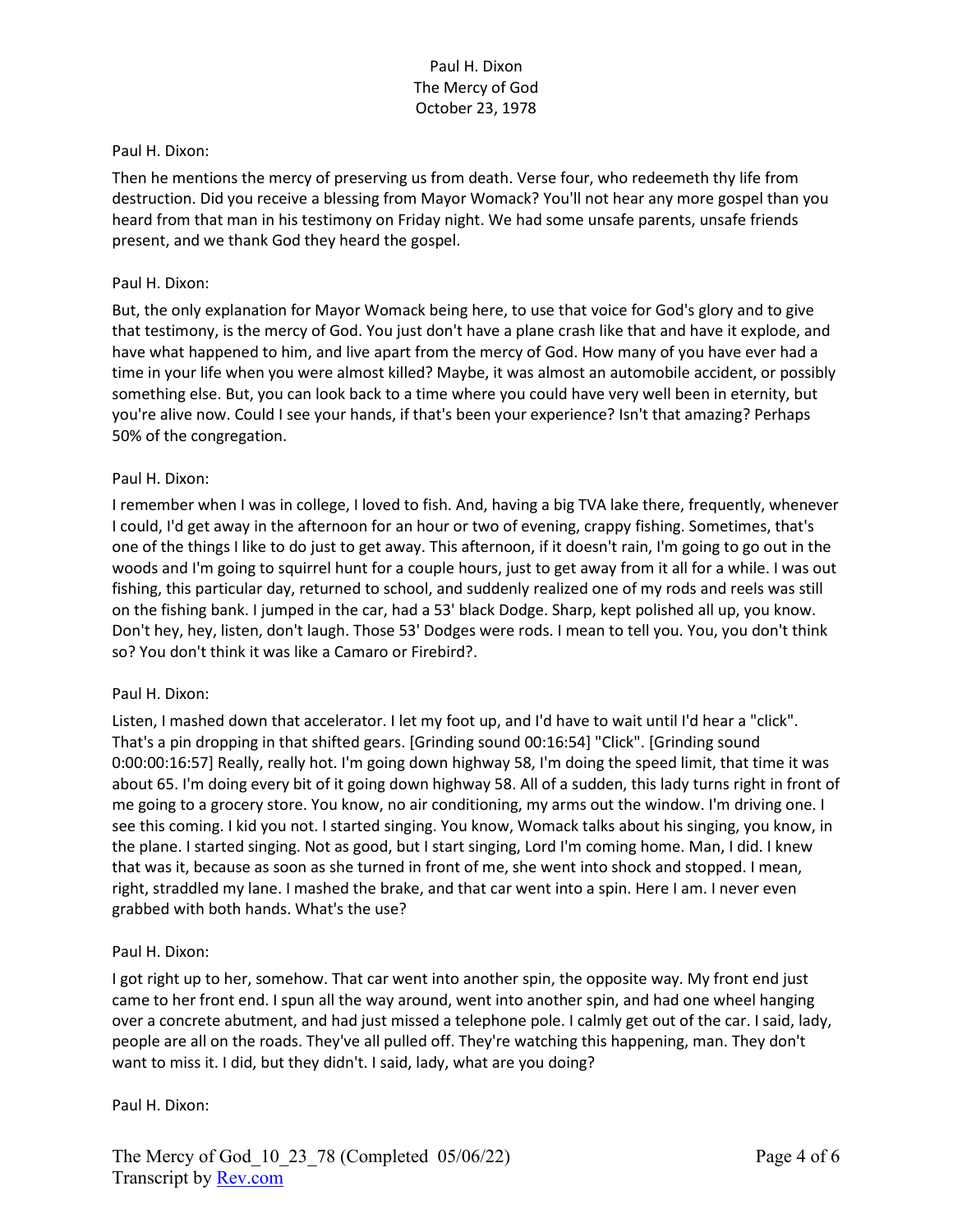She said, and this is a classic, "I gave a turn signal". I said, "thanks a lot", you know. There's only one explanation for not being killed in that wreck. For mayor Womack, not being killed in that plane crash. And, you in that particular accident. The mercy of God, who redeemeth thy life from destruction. The point you are here, I'm here. God wants to use us. Every minute counts. We can't play around. We can't fool with sin. We can't waste this year at school, this quarter, these studies, our time in this study, we have to get down to business. We must be serious. God has preserved this for a purpose. It's mercy.

### Paul H. Dixon:

Then, he mentions the mercy of loved ones and friends. Who crowneth the with loving kindness and tender mercies. Now, I am not dogmatic, because I'm not sure this is what David is talking about. But I think so. What does he mean when he talks about crowning us with loving kindness and tender mercies? Genesis 39:21 says, but the Lord was with Joseph and showed him mercy, listen, and gave him favor in the sight of the keeper of the prison.

#### Paul H. Dixon:

Daniel one nine, now God had brought Daniel into favor and tender love, with the prince of the Eunice's. Go through the Bible. God gave a very special relationship to Nehamiah and the king. Esther and the king. David and Jonathan. God has given us the love of parents, Mother, And father. For some of us, husbands and wives, and children, and friends. And, if we're not careful, It's another one of God's choices, mercies that we take for granted. Let's not fail to thank him today for crowning us with loving kindness, and the tender mercy of loved ones and friends.

### Paul H. Dixon:

Then he concludes, in verse five, who satisfieth thy mouth with good things, so that the youth is renewed like the eagles. And, that's the mercy of food. We put our feet under a table, generally, three times a day, and thank the Lord, and ask him to bless the food. And yet, so many times this seemingly meagerest of God's mercies. Yet, so meaningful. We take for granted. I remember one time, being at a camp, and we made a mistake. We asked one of the campers to pray for the food. Little nine year old boy. I was in the Virgin islands that summer, working with this camp. I was a college student. A little boy bowed his head, said Lord, thank you for this food. It isn't very good, but thank you for it, anyway.

#### Paul H. Dixon:

We need to thank God for every meal, for every hamburger, for everything that God gives us that keeps our bodies going. Because, this is another one of God's choices, mercy. The conclusion of the matter, How can we sin against such a God? How can we live careless lives with such a God? Everything we have that's good, God gives it to us. To him be glory. It is no wonder that we find those in the bible sinning and saying, against the and the only have I sinned and done this evil in thy sight. We hear them saying, how then can I do this great wickedness and sin against such a God? We have a merciful God.

#### Paul H. Dixon:

Some years ago I was in New York. I was preaching and there was a man we wanted to see, saved. He came to several of the meetings. He would sit on the end of the aisle when I'd give the invitation. Some nights, he'd step out in the aisle, and then he'd step back. Went into his home and witness to him, but he still did not receive Christ. And, the pastor would say, I can't understand it. He gets so close, and then he backs off. This has been this way for years. Concluding service, I praised, gave the invitation, he still